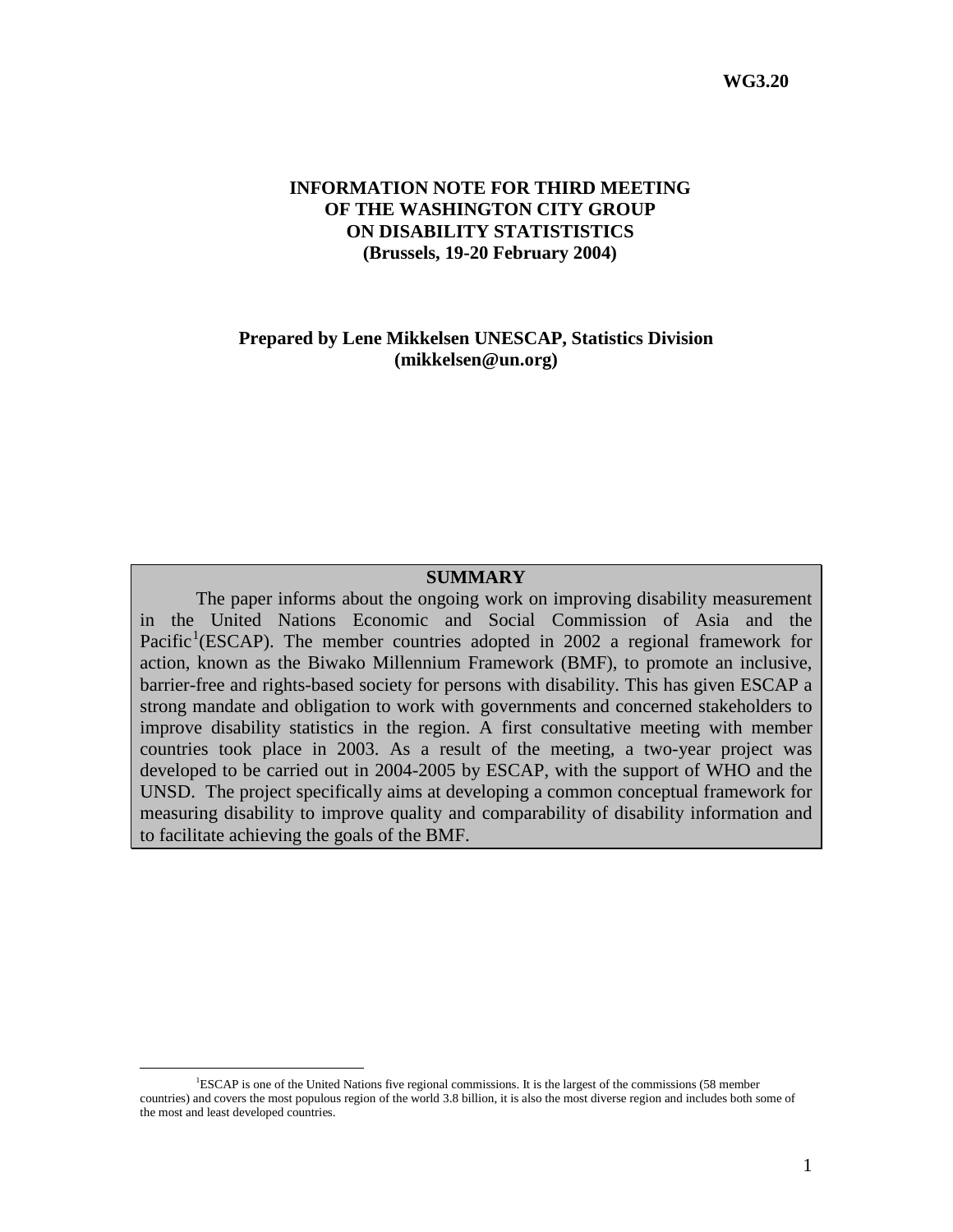### **Introduction**

1. The purpose of this paper is to inform the third meeting of the Washington City Group on Disability Statistics (WCG) of some ongoing work which is coordinated by ESCAP and which concerns its 58 Asian and Pacific member countries. In 2002, a High-Level Intergovernmental Meeting met in Japan and decided to adopt a regional framework for action that provides policy recommendations for Governments and concerned stakeholders to achieve an inclusive, barrier-free and rights-based society for persons with disabilities before the end of the decade. One of the critical issues identified is the poor development of disability statistics. The BMF rightly notes that the lack of adequate and comparable data on disability and the disabled persons has led to the neglect of disability issues and inadequate development of national plans and policies.

## **A. Situation analysis of disability statistics in the Asia-Pacific region**

2. The data collected in most countries of the region do not reflect the full extent of disability prevalence nor does it give policy-makers a useful evidence base to draw on for designing disability policy. For the majority of the countries in the region, the number of disabled persons is grossly underestimated with many reporting rates of less than 2 per cent of disabled which, according to WHO, is implausible. Furthermore, a common conceptual framework for all professionals working in disability is lacking in most countries, which impedes proper communication, rehabilitation and service intervention.

3. The inadequate state of disability information in the region is recognized in the BMF, which recommends the implementation of the UN Guidelines and Principles for the Development of Disability Statistics and the use of WHO's International Classification of Functioning, Disability and Health (ICF) in the region. With no reliable estimates of the number of disabled, types of disabilities or unmet needs for assistance, it is difficult to see how progress towards the stated goals in the BMF can be monitored. Moreover, without appropriate information on the demographic profiles of the disabled, where they live and what problems they experience, the prospects for developing and improving national plans and disability policies remain poor.

4. National disability information in most countries in Asia and the Pacific are mostly derived from a couple of questions included in the decennial censuses and from administrative type registers covering people with certain types of disability. It is estimated that the total number of disabled in the UNESCAP region is around 400 millions, which gives an idea about the immensity of the problem. As disabled persons often also are among the poorest of the poor, disability and poverty reduction in the region are closely related.

5. According to international experience, disability definitions that are based on ICF and the activity concept which focus on individuals' functioning are more relevant to policy and provide better coverage. Currently, only a handful of countries in the region apply the activity concept and use the ICF, the majority use an impairment approach to identify persons with disabilities. Hence, a generic question, such as, "Is there any person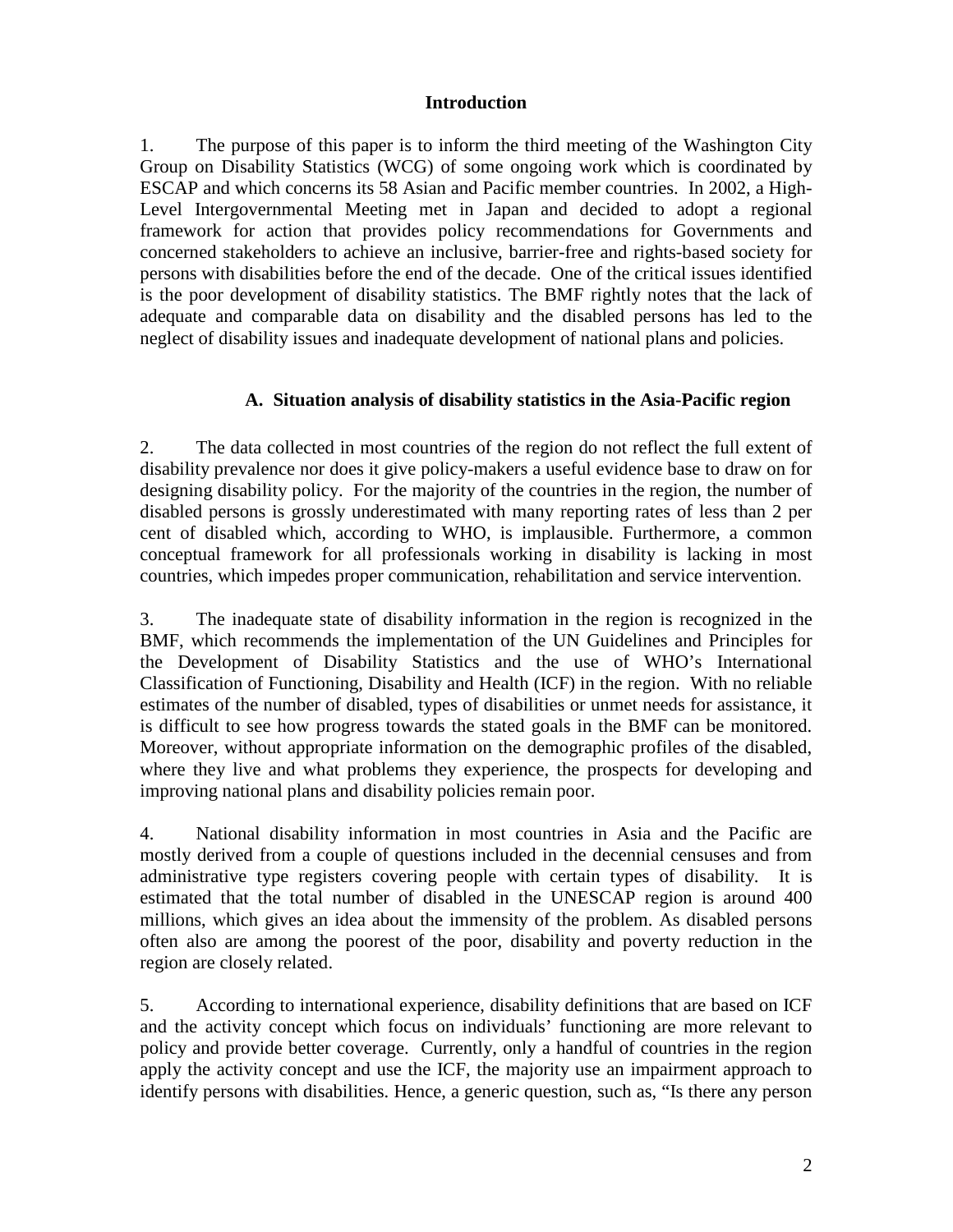in the household who is disabled?" is asked sometimes followed by one or two other questions to determine the kind of disability. The problems posed by this type of question regarding the interpretation of the term "disabled" and the sensitivities concerning disability are well known to result in under-reporting of the disabled population, particularly of those suffering from mental conditions and lesser physical impairments.

6. Because of lack of adequate statistical data on disability, policy makers often have to depend on administrative registers as the principal source. As these were not established for statistical purposes but for providing disability pensions or assistive tools, their coverage is incomplete and often limited to one type of disability. Moreover, essential socio-economic correlates of the disabled persons needed for well-informed policy are usually not part of the registers.

7. Finally, because most countries have used national standards and methodologies it is not really possible to compare data and draw conclusions about differences or similarities. Even time series comparisons within the same country often show implausible variations in disability between census rounds. The above state of affairs underlines the need for providing training in disability concepts and methodologies and in adapting international standards for national usage.

# **B. ESCAP forum for improving disability statistics**

8. In view of the need to develop national capacities in disability statistics, ESCAP held a four-day regional Workshop on Improving Disability Data for Policy Use in Bangkok, 23-26 September 2003. As part of the meeting preparation, the Statistics Division undertook a survey of the major disability sources in 16 countries in the region, which confirmed the conclusions in the above section. According to the unstandardized data, disability prevalence among the 16 countries, varied from less than one per cent to above 18, which clearly is epidemiologically implausible. The meeting confirmed that lack of knowledge and the use of inappropriate methods undoubtedly are the main reasons for this vast variation in disability prevalence among countries in the region.

9. The participants at the Workshop recommended that ESCAP establish a disability statistics forum to assist countries to promote the implementation of ICF and to develop a set of protocols based on good practice, for use in the development, collection, analysis and dissemination of disability data. WHO, UNSD, who participated in the workshop, were asked to provide input and support to the forum and its work. The meeting further recommended that the terms-of-reference of the forum should be to work out an action plan consisting of four components: a strategy for awareness building and promotion of ICF in countries; development of training tools in the use of international standards for producers of disability data; development and testing of a standard set of disability questions for a survey and/or census instrument; design of an implementation plan for the ICF strategy and its implications.

10. Following these recommendations ESCAP has developed a two-year project and together with participating countries will carry out the above action plan. The project will be funded by the Republic of Korea and will be launched in May 2004 with a five-day